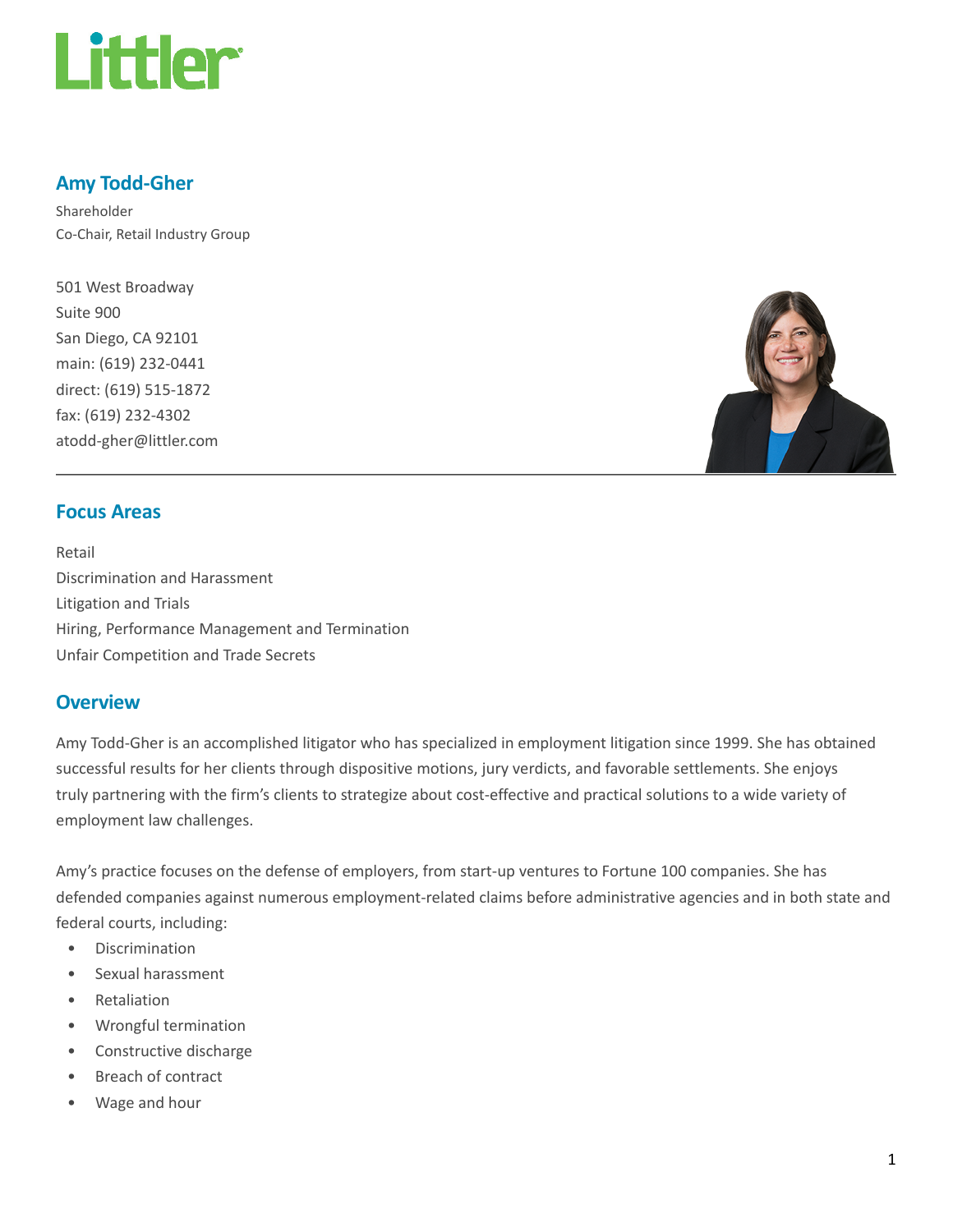

• Fraud

Amy's experience includes advising clients in employment matters unique to the high-tech industry, such as noncompetition issues that arise between out-of-state employers and California employees, non-solicitation, employee mobility, unfair competition, and proprietary information matters. She has successfully navigated restrictive covenant, employee raiding, and proprietary information disputes in California, New York, Pennsylvania, and Florida.

A significant part of Amy's practice includes helping clients to prevent lawsuits through proactive advice and counseling on a number of employment law issues, including:

- Personnel policies
- Consulting agreements
- Performance improvement plans
- Employee terminations
- Severance agreements for high-level executives

#### Professional and Community Affiliations

- Member, Labor and Employment Law Section, San Diego County Bar Association
- Member, Bar Association of San Francisco
- Member, Labor and Employment Law Section
- Co-Chair, Equality Committee on Lesbian, Gay, Bisexual, and Transgender Issues, 2011-2013

#### Recognition

- Recipient, Client Choice Award, International Law Office, 2019
- Named, Super Lawyer , Northern California, Super Lawyers, 2014-2015

## Education

J.D., University of Virginia School of Law, 1999

B.A., University of Richmond, 1994, magna cum laude

#### Bar Admissions

California New York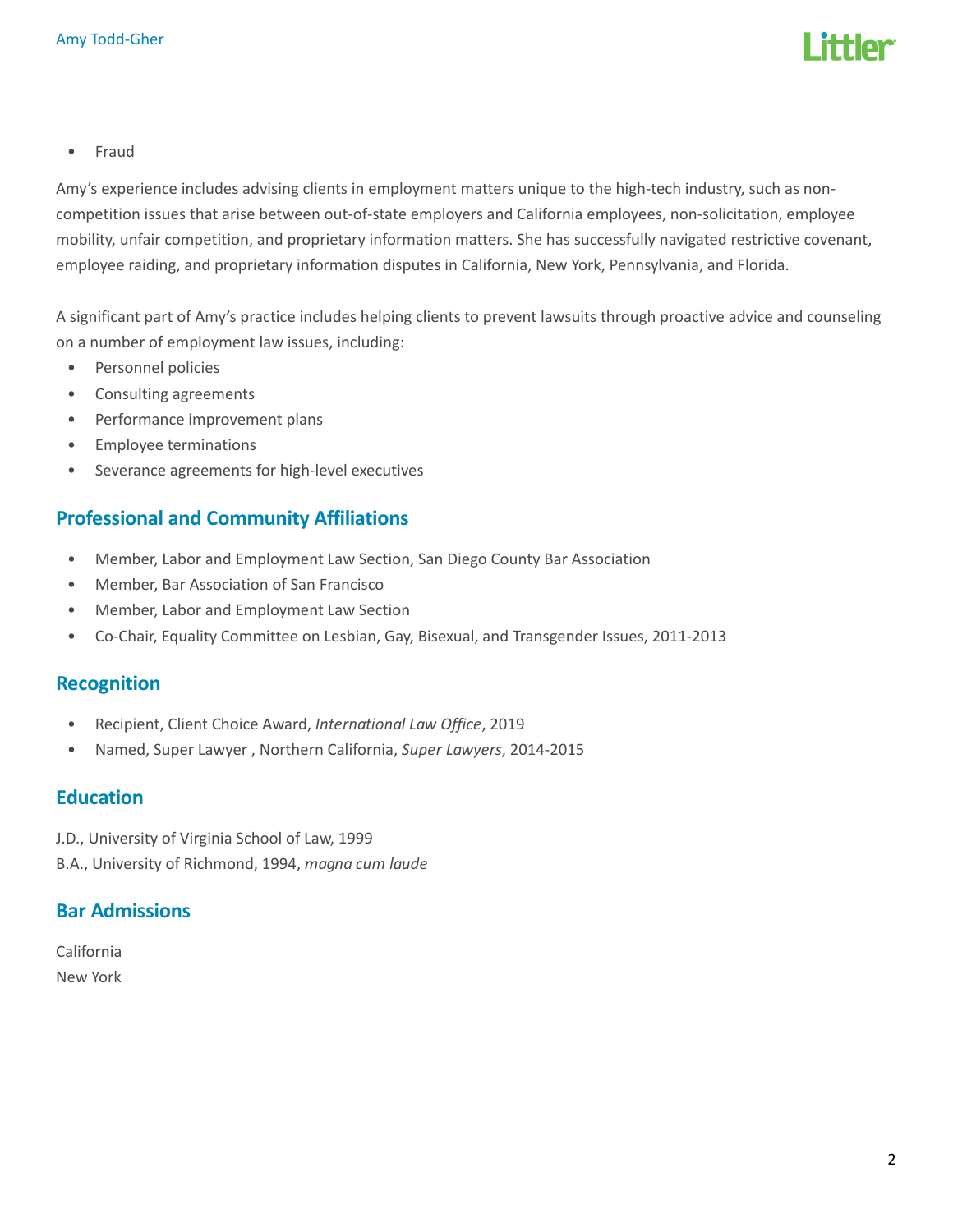

# **Courts**

California Supreme Court U.S. District Court, Northern District of California U.S. District Court, Central District of California U.S. District Court, Eastern District of California

# Publications & Press

Littler Appoints New Practice and Industry Group Chairs Littler Press Release October 14, 2020

Three Littler Attorneys Honored with 2019 Client Choice Award Littler Press Release February 14, 2019

Littler Continues to Grow Attorney Ranks with Addition of Amy Todd-Gher in San Diego

Littler Press Release February 9, 2015

# Speaking Engagements

Retail Industry Roundtable Littler Executive Employer Conference May 4, 2022

MSJ From All Angles: Summary Judgment in CA Employment Cases The Bar Association of San Francisco, San Francisco, CA 2013

Diversity in the Employment Bar: Overcoming Bias Diversity Leadership Summit - California Employment Lawyers Association, San Francisco, CA 2013

The Opportunity and Obligation to Eliminate Bias in the Legal Profession MCLE Marathon - Practising Law Institute, San Francisco, CA

2013

A Place at the Table? Legislative and Other Developments in LGBT Legal Rights National Conference on Equal Employment Opportunity Law - American Bar Association, San Francisco, CA 2012